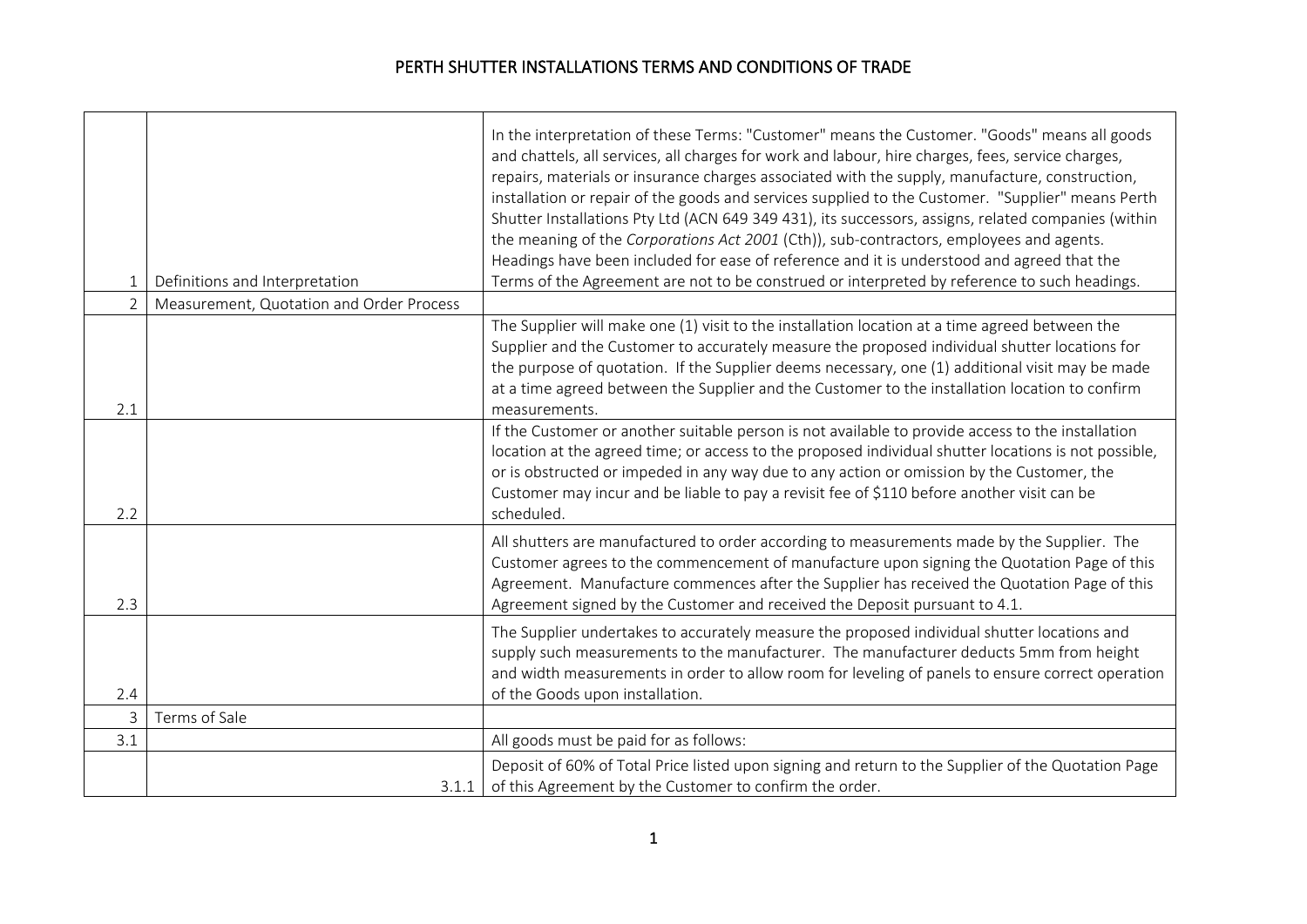|     | 3.1.2 | Balance of 40% of Total Price listed on the day of completion of installation. Late payments may<br>incur an additional fee of 5% of the Total Price calculated daily.                                                                                                                                                                                                                                                                 |
|-----|-------|----------------------------------------------------------------------------------------------------------------------------------------------------------------------------------------------------------------------------------------------------------------------------------------------------------------------------------------------------------------------------------------------------------------------------------------|
| 3.2 |       | Unless otherwise specifically stated, all amounts payable under these Terms are expressed on a<br>Goods and Services Tax (GST) inclusive basis.                                                                                                                                                                                                                                                                                        |
| 3.3 |       | The Customer:                                                                                                                                                                                                                                                                                                                                                                                                                          |
|     | 3.3.1 | Shall make payment for any Goods pursuant to 4.1, and any other fees and additional charges<br>applied under the Terms of this Agreement.                                                                                                                                                                                                                                                                                              |
|     | 3.3.2 | Acknowledges and accepts that the Terms of this Agreement constitute the contractual basis for<br>the supply of Goods by the Supplier to the Customer.                                                                                                                                                                                                                                                                                 |
|     | 3.3.3 | Will forfeit 60% of the Total Price in the event the Customer cancels this Agreement for any<br>reason prior to the installation of the Goods and may incur and agrees to pay a further<br>cancellation fee of 20% of the Total Price pursuant to 6.3.                                                                                                                                                                                 |
| 3.4 |       | All money payable by the Customer under this Agreement shall be paid free and clear of any and<br>all deductions, set-offs or counter-claims.                                                                                                                                                                                                                                                                                          |
| 3.5 |       | If the Customer defaults in the payment of any account, then:                                                                                                                                                                                                                                                                                                                                                                          |
|     | 3.5.1 | All monies due to the Supplier shall immediately become dues and payable.                                                                                                                                                                                                                                                                                                                                                              |
|     | 3.5.2 | The Supplier is entitled to charge interest on the overdue amount, at the rate currently applicable<br>pursuant to Section 32 of the Supreme Court Act 1935 (WA), from the due date for payment to<br>the actual date of payment.                                                                                                                                                                                                      |
|     | 3.5.3 | Any expenses, costs or disbursements incurred by the Supplier in recovering any outstanding<br>monies to the Supplier, or enforcing any of the Terms under this Agreement, or undertaking or<br>exercising any of the rights due to the Supplier under this Agreement or at law, including but not<br>limited to debt collection agency fees and solicitors' costs calculated on an indemnity basis, shall<br>be paid by the Customer. |
|     |       | The Supplier shall be entitled to terminate, without notice, any credit arrangement with the                                                                                                                                                                                                                                                                                                                                           |
|     | 3.5.4 | Customer.                                                                                                                                                                                                                                                                                                                                                                                                                              |
| 3.6 |       | The Supplier:                                                                                                                                                                                                                                                                                                                                                                                                                          |
|     |       |                                                                                                                                                                                                                                                                                                                                                                                                                                        |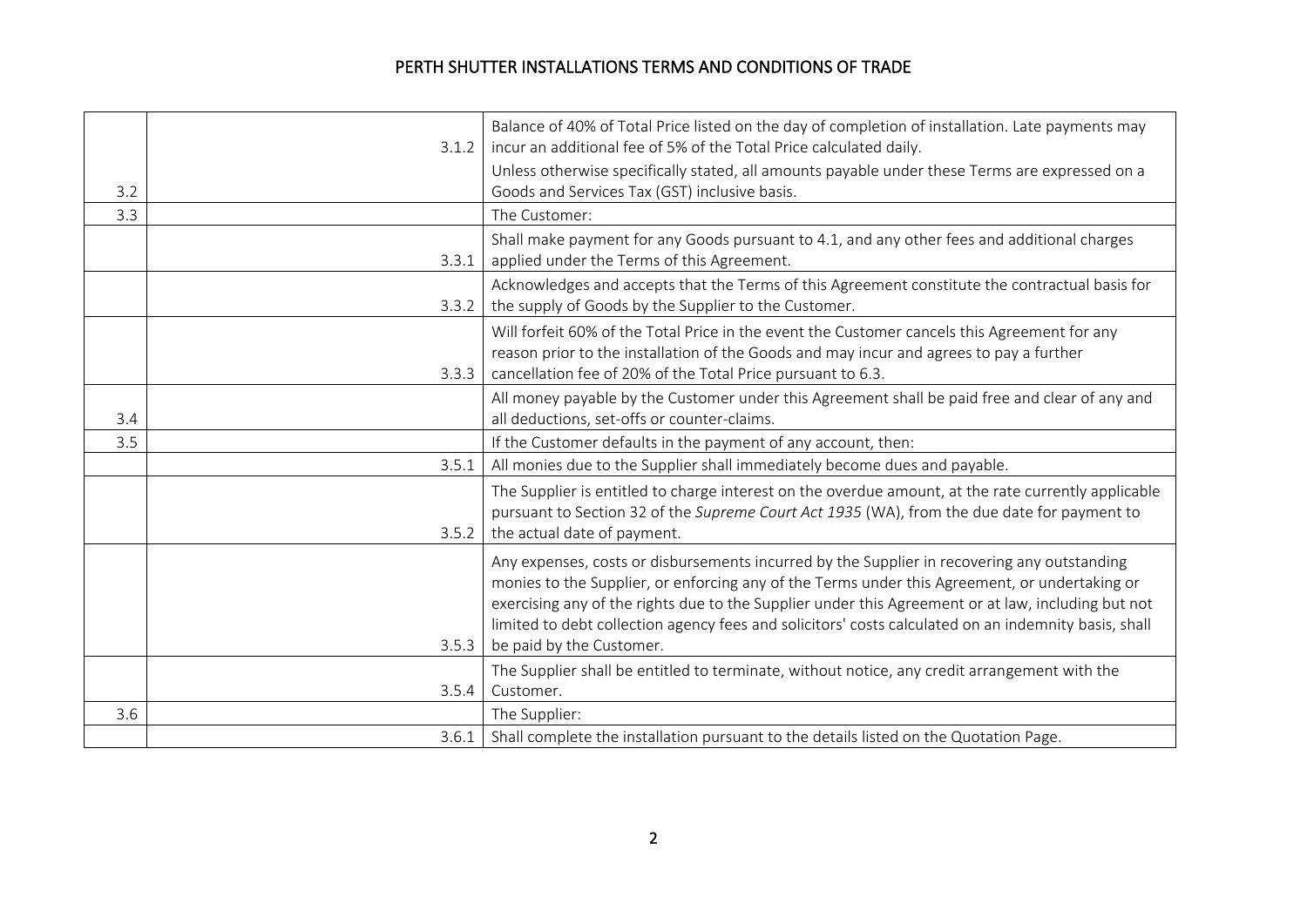<u> 1980 - Johann Stoff, deutscher Stoffen und der Stoffen und der Stoffen und der Stoffen und der Stoffen und de</u>

|                | 3.6.2                             | Reserves the right to cancel the Agreement in writing in the event of the Customer not taking<br>delivery of the Goods within 30 days of the date from which the Goods become available to the<br>Supplier. In the event the Supplier cancels this Agreement in accordance with the provisions of<br>this clause, the Customer acknowledges, accepts and agrees that any deposit paid by the<br>Customer to the Supplier shall be forfeited to the Supplier and the Customer may incur and agrees<br>to pay a further cancellation fee of 20% of the Total Price pursuant to 6.3. |
|----------------|-----------------------------------|-----------------------------------------------------------------------------------------------------------------------------------------------------------------------------------------------------------------------------------------------------------------------------------------------------------------------------------------------------------------------------------------------------------------------------------------------------------------------------------------------------------------------------------------------------------------------------------|
|                | 3.6.3                             | Accepts no responsibility or liability for any cost associated with power outages at the installation<br>location whilst performing work.                                                                                                                                                                                                                                                                                                                                                                                                                                         |
|                | 3.6.4                             | May assign or sub-contract its rights and obligations under this Agreement without notice to the<br>Customer.                                                                                                                                                                                                                                                                                                                                                                                                                                                                     |
| $\overline{A}$ | Installation                      |                                                                                                                                                                                                                                                                                                                                                                                                                                                                                                                                                                                   |
| 4.1            | Manufacturing and shipping delays | The Supplier directs manufacture of the custom-made Goods to commence within five (5) days of<br>receipt of a signed Quotation Page and Deposit. At this time, the Supplier may give the Customer<br>an estimated date of arrival of the Goods based on the information available, however the<br>Supplier is not responsible for any manufacture and/or shipping delays which subsequently occur,<br>delaying the installation timing. The Supplier will keep the Customer informed about the<br>estimated date of arrival of the Goods.                                         |
| 4.2            | Installation date                 | When the Supplier receives the Customer's Goods, they will contact the Customer to arrange an<br>installation date agreeable to both parties and within 14 days of receipt of the Goods.                                                                                                                                                                                                                                                                                                                                                                                          |
| 4.3            | Installation delayed by Customer  | In the event an order is placed, and the Customer requests an installation date that exceeds 120<br>days from the date of receipt of the signed Quotation Page and Deposit, the Supplier may apply<br>any price adjustments to the Total Price in respect to additional costs incurred by the Supplier for<br>labour, storage, or materials.                                                                                                                                                                                                                                      |
| 4.4            | Clear working areas               | Access to the installation location and to the individual shutter locations sufficient to fit materials<br>and equipment without damage and to allow safe installation must be provide free from obstacles<br>and obstructions. If access as described herein is not provided on the agreed installation date, the<br>Customer will incur and be liable to pay a revisit fee of \$330 before installation can be<br>rescheduled.                                                                                                                                                  |
|                |                                   |                                                                                                                                                                                                                                                                                                                                                                                                                                                                                                                                                                                   |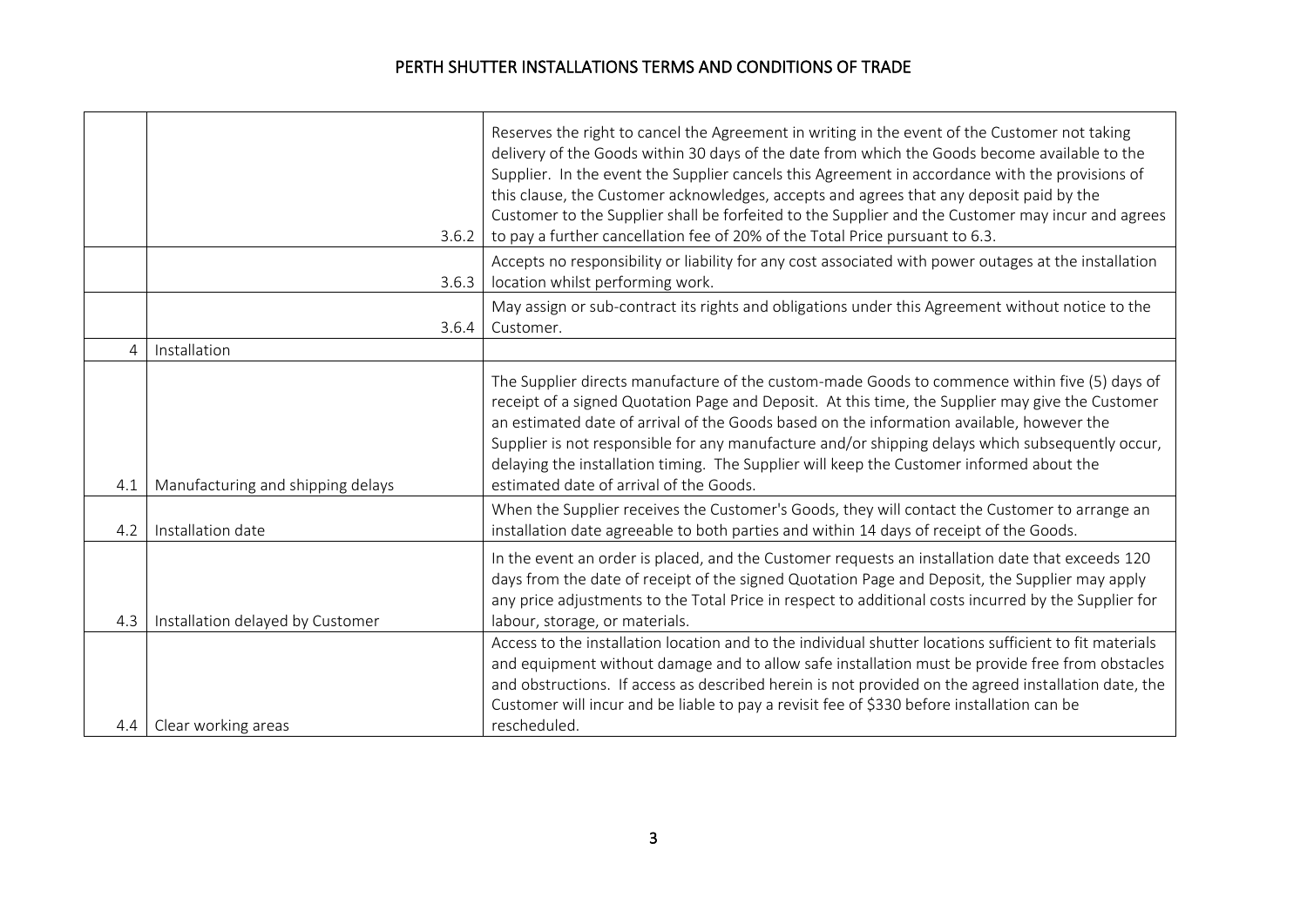| 4.5 | Complex installation                                 | If the installation location or individual shutter locations present complexities beyond normal<br>conditions, additional fees for equipment, labour or materials may be added to the Total Price.<br>Wherever possible, the Supplier will include such additional fees on the Quotation Page. If it is not<br>possible to include such additional fees on the Quotation Page, the Customer will be advised of<br>any such charges before installation commences.   |
|-----|------------------------------------------------------|---------------------------------------------------------------------------------------------------------------------------------------------------------------------------------------------------------------------------------------------------------------------------------------------------------------------------------------------------------------------------------------------------------------------------------------------------------------------|
| 4.6 | Damage during installation                           | The supplier will make best efforts not to damage any property of the Customer during<br>installation. If any property is damaged and the Supplier is satisfied they are responsible, the<br>Supplier will arrange for repairs to restore property to the same condition as prior to the damage<br>occurring, but shall not be responsible for painting of walls or window frames.                                                                                  |
| 4.7 | Damage to goods left at the installation<br>location | If it is necessary for the Supplier to leave any Goods at the installation location overnight, the<br>Customer will be responsible for any damage which occurs once the Supplier has left the<br>premises. In order for the Supplier to restore the Goods to the same condition as prior to the<br>damage occurring, additional fees for equipment, labour or materials may be added to the Total<br>Price and the Customer agrees to pay any and all such amounts. |
| 4.8 | Changes to individual shutter locations              | If the Customer makes physical changes to any of the individual shutter locations between the<br>quotation visit and installation date which affect the materials, equipment or labour required by<br>the Supplier to safely install the Goods, additional charges may be added to the Total Price and<br>the Customer agrees to pay any and all such amounts The Customer will be advised of any such<br>charges before installation commences.                    |
| 5   | Ownership of Goods                                   |                                                                                                                                                                                                                                                                                                                                                                                                                                                                     |
| 5.1 |                                                      | Until payment has been made in full by the Customer to the Supplier the Supplier shall remain the<br>sole legal owner of the Goods. The Customer is in possession of the Goods supplied on credit, as<br>bailee for the Supplier.                                                                                                                                                                                                                                   |
| 5.2 |                                                      | The Customer's right to possession of such Goods shall cease, and the Supplier will be entitled to<br>repossession of any Goods not paid for in full, if the Customer does anything or fails to do<br>anything which would result in the following:                                                                                                                                                                                                                 |
|     | 5.2.1                                                | The Customer failing to comply with any of the Terms of this Agreement.                                                                                                                                                                                                                                                                                                                                                                                             |
|     | 5.2.2                                                | The Customer filing for bankruptcy.                                                                                                                                                                                                                                                                                                                                                                                                                                 |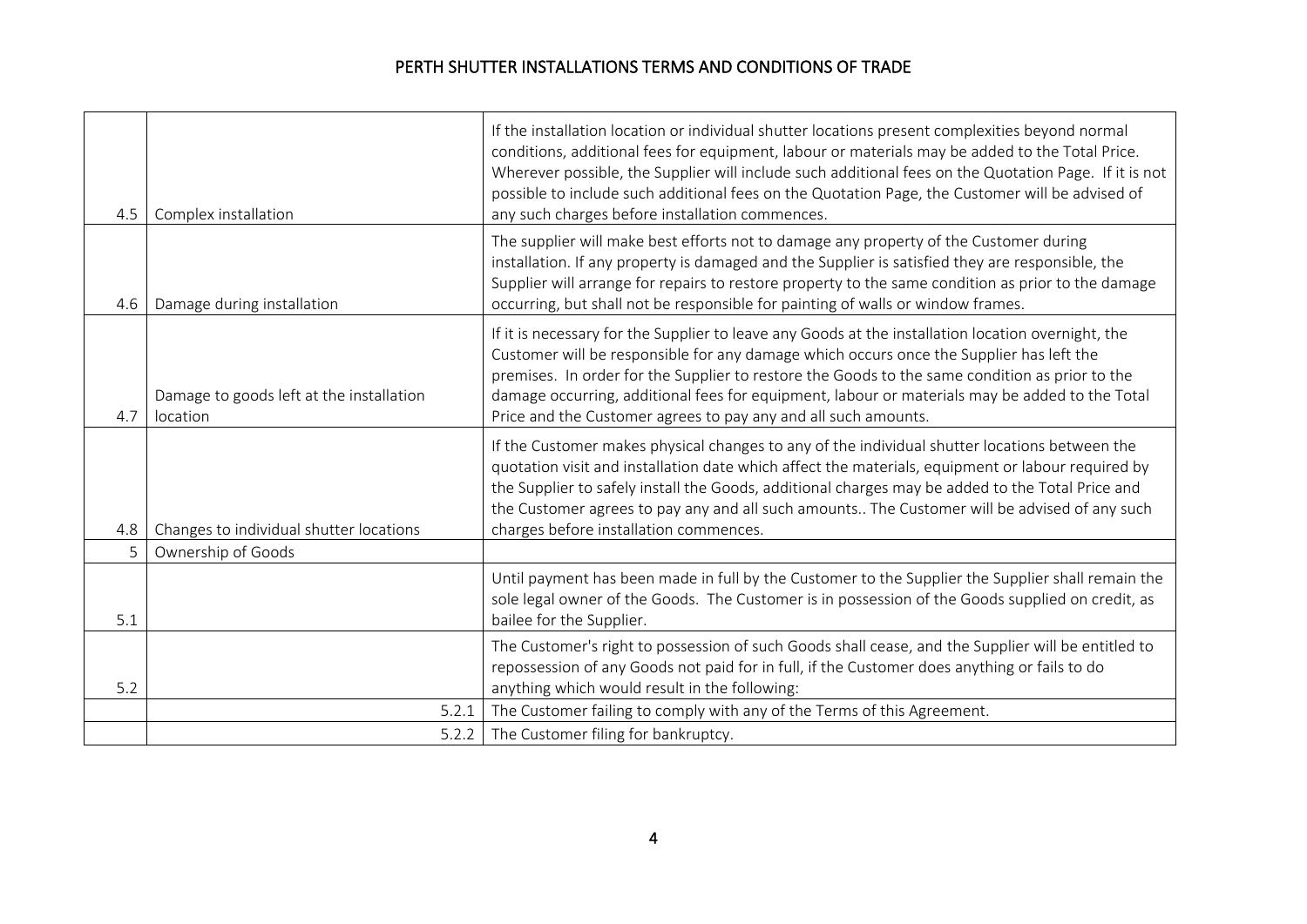|                |                                   | The Customer irrevocably authorises the Supplier to take any and all required actions to recover<br>any Goods to which ownership has been retained pursuant to 6.1 and/or 6.2 including but not                                                                                                                                                                                                                                                                                                                                                                                   |
|----------------|-----------------------------------|-----------------------------------------------------------------------------------------------------------------------------------------------------------------------------------------------------------------------------------------------------------------------------------------------------------------------------------------------------------------------------------------------------------------------------------------------------------------------------------------------------------------------------------------------------------------------------------|
| 5.3            |                                   | limited to accessing the installation location by express or implied license to recover the Goods.                                                                                                                                                                                                                                                                                                                                                                                                                                                                                |
|                |                                   | The Customer indemnifies the Supplier in relation to any loss of ownership which occurs if the                                                                                                                                                                                                                                                                                                                                                                                                                                                                                    |
| 5.4            |                                   | Goods cannot be recovered by the Supplier, or in the event that there is any change in the<br>ownership of the installation location.                                                                                                                                                                                                                                                                                                                                                                                                                                             |
| 6              | <b>Cancellations and Refunds</b>  |                                                                                                                                                                                                                                                                                                                                                                                                                                                                                                                                                                                   |
| 6.1            | Cancellation by Supplier          | In the event that the Supplier is unable to provide the Goods for any reason, the Supplier shall<br>have the right to cancel this Agreement by providing notice of such cancellation in writing to the<br>Customer pursuant to this Agreement. Where the Supplier exercises the right to cancel this<br>Agreement pursuant to this sub-clause, the Supplier will provide a refund of any amounts paid by<br>the Customer to the Supplier under this Agreement within seven (7) days of receiving in writing<br>details of the bank account in which to deposit the refund amount. |
| 6.2            | Change of mind refunds            | The Supplier directs manufacture of the custom-made Goods to commence immediately upon<br>receipt of a signed Quotation Page and Deposit and incurs the full costs of manufacture at this<br>time. As such no change of mind refunds will be provided.                                                                                                                                                                                                                                                                                                                            |
|                |                                   | In the event that the Customer wishes to cancel the installation they may do so by advising the<br>Supplier by EMAIL ONLY. In such an event the Customer may incur and agrees to pay a<br>cancellation fee of 20% of the Total Price listed on the Quotation Page in addition to forfeiting the                                                                                                                                                                                                                                                                                   |
| 6.3            | Cancellation by Customer          | Deposit paid pursuant to 4.1, at the discretion of the Supplier.                                                                                                                                                                                                                                                                                                                                                                                                                                                                                                                  |
| $\overline{7}$ | Variations                        |                                                                                                                                                                                                                                                                                                                                                                                                                                                                                                                                                                                   |
| 7.1            | Request for variation by Customer | If the Customer request variations to the Goods ordered under this Agreement:                                                                                                                                                                                                                                                                                                                                                                                                                                                                                                     |
|                | 7.1.1                             | The Customer will incur and be liable to pay a separate quotation fee of \$110.                                                                                                                                                                                                                                                                                                                                                                                                                                                                                                   |
|                |                                   | The Customer shall be liable to pay any and all costs provided for by this Agreement irrespective                                                                                                                                                                                                                                                                                                                                                                                                                                                                                 |
|                | 7.1.2                             | of any request for variation to the Goods ordered under this Agreement.                                                                                                                                                                                                                                                                                                                                                                                                                                                                                                           |
|                |                                   | Any variation to the Goods will form the subject of a new Quotation Page and Agreement with                                                                                                                                                                                                                                                                                                                                                                                                                                                                                       |
|                | 7.1.3                             | installation timing to be adjusted accordingly.                                                                                                                                                                                                                                                                                                                                                                                                                                                                                                                                   |
|                |                                   | The Supplier may vary these Terms from time to time, by providing written notice of the change                                                                                                                                                                                                                                                                                                                                                                                                                                                                                    |
| 7.2            | Variation to Terms                | to the Customer, and the variation shall take effect from the date of notification of the change.                                                                                                                                                                                                                                                                                                                                                                                                                                                                                 |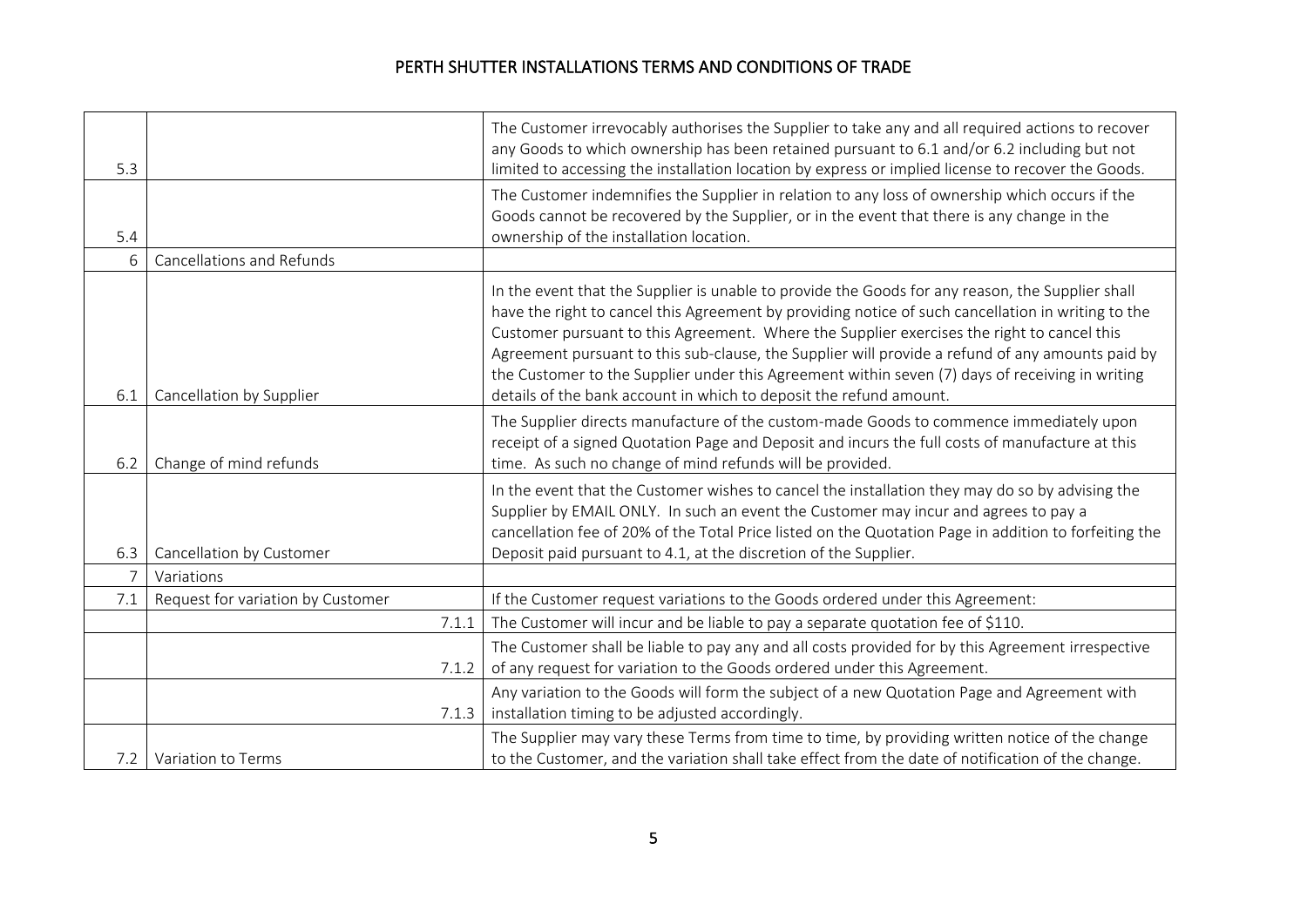| 8   | Force Majeure             | If the Supplier or Customer is unable to perform in whole or in part any obligation under this<br>Agreement by reason of a force majeure event (including without limitation Acts of God) that<br>party is relieved of that obligation under this Agreement to the extent and for the period of time<br>that it is so unable to perform and is not liable to the other party in respect of such inability.                        |
|-----|---------------------------|-----------------------------------------------------------------------------------------------------------------------------------------------------------------------------------------------------------------------------------------------------------------------------------------------------------------------------------------------------------------------------------------------------------------------------------|
| 9   | Warranty                  |                                                                                                                                                                                                                                                                                                                                                                                                                                   |
| 9.1 | Mandatory warranty text   | The Supplier's Goods come with guarantees that cannot be excluded under Australian Consumer<br>Law. The Customer is entitled to a replacement or refund for a major failure and compensation<br>for any other reasonably foreseeable loss or damage. The Customer is also entitled to have the<br>Goods repaired or replaced if the Goods fail to be of acceptable quality and the failure does not<br>amount to a major failure. |
| 9.2 | Parts and labour warranty | The Supplier warrants that the Goods will remain in good operational condition for five (5) years<br>from the installation date. This warranty is not transferrable and applies only to the Customer who<br>purchased the Goods from the Supplier at the original installation location.                                                                                                                                          |
| 9.3 | Warranty claim            | To make a claim under a warranty, the Customer is to:                                                                                                                                                                                                                                                                                                                                                                             |
|     | 9.3.1                     | Cease use of the Goods immediately upon learning of a warranty, operational or other issue with<br>respect to the Goods;                                                                                                                                                                                                                                                                                                          |
|     | 9.3.2                     | Telephone the Supplier on 0401 622 929 or email perthshutterinstallations@gmail.com. At the<br>time of contacting the Supplier, the Customer is to provide the Supplier with proof of purchase.                                                                                                                                                                                                                                   |
| 9.4 | Warranty claim costs      | The Customer acknowledges and accepts liability to meet any and all costs:                                                                                                                                                                                                                                                                                                                                                        |
|     | 9.4.1                     | Associated with making a claim under warranty, including but not limited to travel costs and costs<br>associated with gaining safe, clear, and unimpeded access to the Goods; and or                                                                                                                                                                                                                                              |
|     | 9.4.2                     | Incurred by the Supplier if the problem for which the Supplier is contacted is deemed by the<br>Supplier to be outside the provisions of any warranty provided under this Agreement or the<br>Customer's Statutory Rights.                                                                                                                                                                                                        |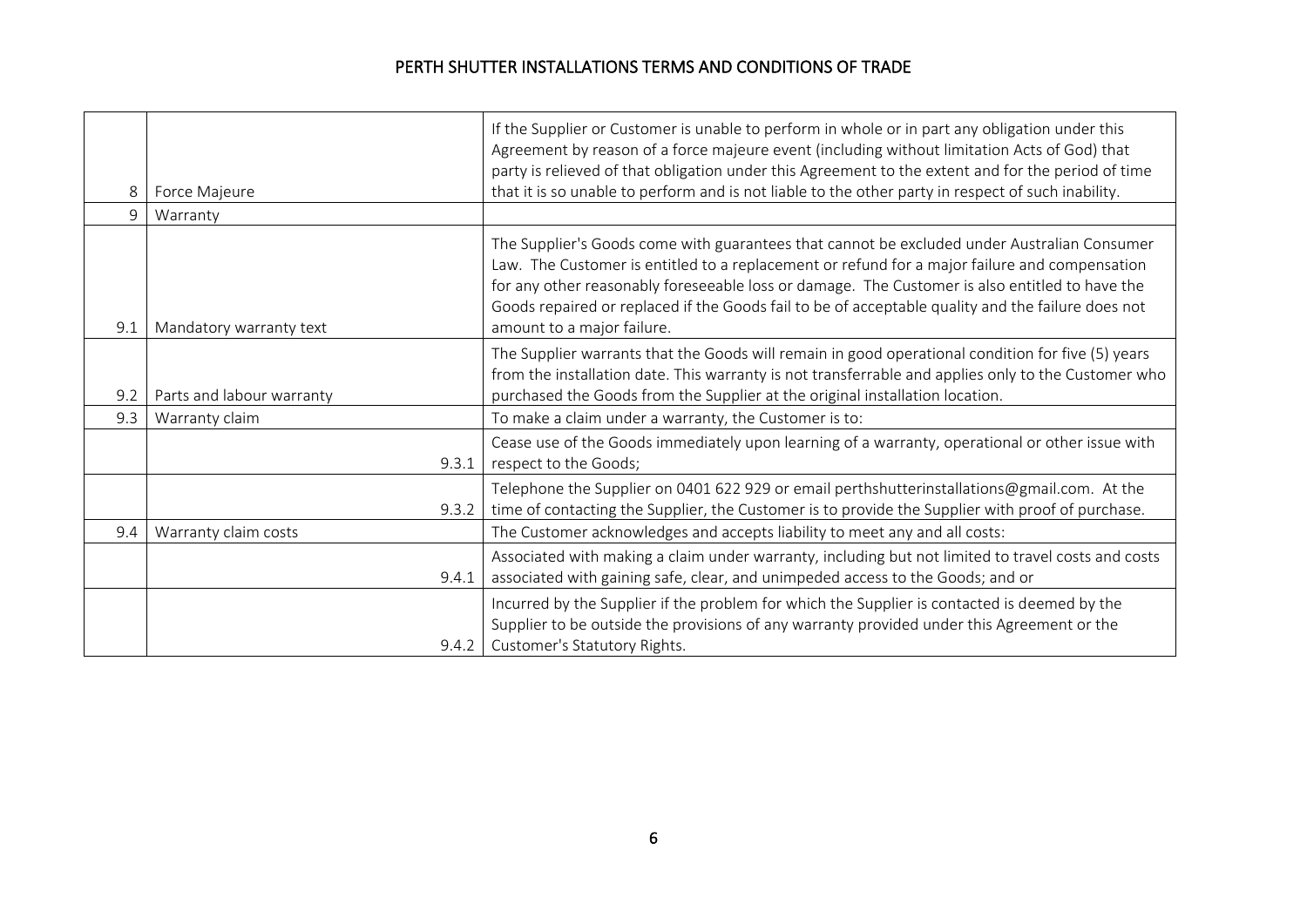|     |                                   | To the extent permitted by law, all statutory and other implied conditions and warrantees relating                                                                                                 |
|-----|-----------------------------------|----------------------------------------------------------------------------------------------------------------------------------------------------------------------------------------------------|
|     |                                   | to the supply of the Goods are negatived and the liability of the Supplier pursuant to any provision                                                                                               |
|     |                                   | of legislation of the Commonwealth or any State or Territory, or pursuant to any other potential                                                                                                   |
|     |                                   | liability (whether arising from negligence or not) including consequential loss, is limited at the                                                                                                 |
|     |                                   | option of the Supplier to the replacement of the Goods or supply of equivalent Goods, the                                                                                                          |
|     |                                   | payment of the cost of replacing the Goods or acquiring equivalent Goods, or the payment of the                                                                                                    |
|     |                                   | cost of having the Goods repaired. Without limiting the foregoing, nothing in these Terms                                                                                                          |
|     |                                   | excludes, restricts or modifies any condition, warranty or liability, or a consumer guarantee under                                                                                                |
|     |                                   | applicable sections of the Competition and Consumer Act 2010 (Cth) (CCA), which is implied by the                                                                                                  |
| 9.5 | General limitation of warranties  | CCA or other applicable laws where to do so is illegal or would render any provision of these<br>Terms void.                                                                                       |
|     |                                   |                                                                                                                                                                                                    |
|     |                                   | The Customer does not have under any circumstances any cause of action against or right to claim<br>or recover from the Supplier for, or in respect of, any loss or damage of any kind whatsoever, |
| 9.6 | Specific limitation of warranties | cause directly or indirectly by:                                                                                                                                                                   |
|     | 9.6.1                             | Any breach of these Terms; or                                                                                                                                                                      |
|     | 9.6.2                             | Any misuse, abuse, neglect, accidental damage or modification of the Goods; or                                                                                                                     |
|     | 9.6.3                             | Infestation by insects or vermin; or                                                                                                                                                               |
|     |                                   |                                                                                                                                                                                                    |
|     |                                   | Fuel or liquid adhesion, chemical fallout, tree sap, salt, hail, windstorm, lightening, bushfires or<br>unusual environmental conditions, and/or bird or animal excrement; or                      |
|     | 9.6.4<br>9.6.5                    | Natural disasters or Acts of God; or                                                                                                                                                               |
|     |                                   |                                                                                                                                                                                                    |
|     | 9.6.6                             | Rust or damage caused by exposure to the elements; or                                                                                                                                              |
|     | 9.6.7                             | Accessories, components or other equipment not supplier by the Supplier; or                                                                                                                        |
|     | 9.6.8                             | Improper maintenance by the Customer; or                                                                                                                                                           |
|     |                                   | Work performed on the Goods by third parties save for properly authorised representatives of the                                                                                                   |
|     | 9.6.9                             | Supplier; or                                                                                                                                                                                       |
|     |                                   | Any delay occasioned by the Supplier relating to the supply, delivery or installation of the Goods;                                                                                                |
|     | 9.6.10                            | or                                                                                                                                                                                                 |
|     | 9.6.11                            | Sun damage or light penetration; or                                                                                                                                                                |
|     | 9.6.12                            | Incorrect information provided by the Customer or their agents; or                                                                                                                                 |
|     | 9.6.13                            | Normal wear and tear; or                                                                                                                                                                           |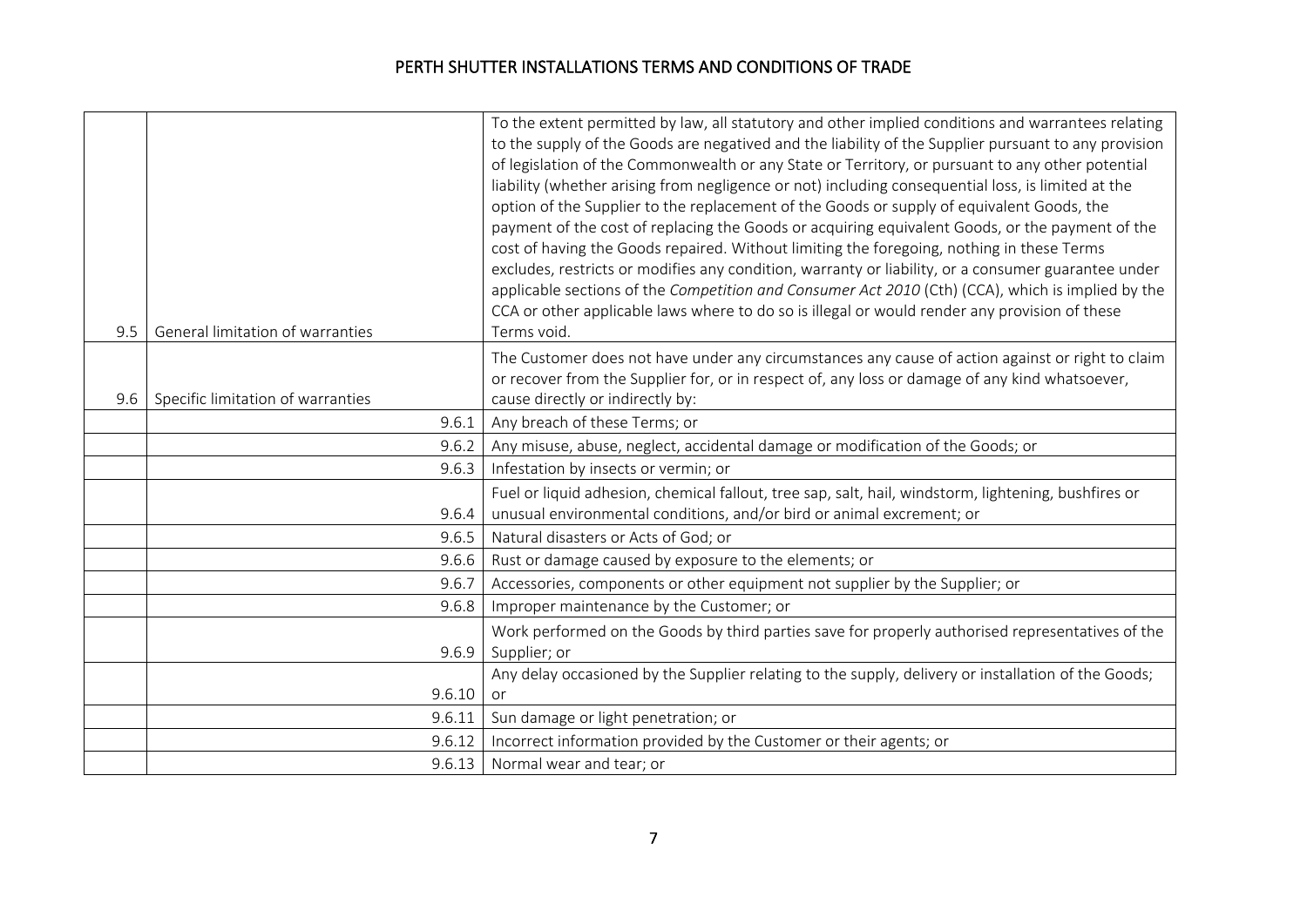|                 | 9.6.14         | Continuing to operate the Goods after a known warranty, operational or other issue with respect<br>to the Goods; or                                                                                                                                                                                                                                                                                                                                                                                                                                                                                                                                                                                                                       |
|-----------------|----------------|-------------------------------------------------------------------------------------------------------------------------------------------------------------------------------------------------------------------------------------------------------------------------------------------------------------------------------------------------------------------------------------------------------------------------------------------------------------------------------------------------------------------------------------------------------------------------------------------------------------------------------------------------------------------------------------------------------------------------------------------|
|                 | 9.6.15         | Caused by the Supplier where installing the Goods at the installation location requires the Supplier<br>to work in the presence of ornate skirting, MDF skirting, lath plaster ceilings, ornate and/or décor<br>ceilings, or asbestos.                                                                                                                                                                                                                                                                                                                                                                                                                                                                                                    |
| 9.7             |                | The Customer acknowledges and agrees that the Supplier will not be bound by any warranty in<br>the event the Customer has not paid the Supplier for the Goods, in full, pursuant to the provisions<br>of this Agreement.                                                                                                                                                                                                                                                                                                                                                                                                                                                                                                                  |
| 10              | Arbitration    | In the event of a dispute arising under this Agreement:                                                                                                                                                                                                                                                                                                                                                                                                                                                                                                                                                                                                                                                                                   |
| 10.1            |                | Either party may refer the dispute to arbitration. The party wishing to refer the matter to<br>arbitration shall, by notice in writing, advise the other of the matter in dispute and of the intention<br>to refer the matter to arbitration, and shall nominate an arbitrator. The other party shall, within<br>seven (7) days, advise in writing as to whether the party accepts or rejects the nominated<br>arbitrator, and in the event of rejecting the nominated arbitrator, or not responding to the notice<br>within seven (7) days, then the matter shall be referred to an arbitrator appointed by the<br>President of the Law Society. The Arbitrator shall, at the first meeting, determine the procedure<br>for arbitration. |
| 10.2            |                | Either party shall be entitled to be represented by a legal practitioner.                                                                                                                                                                                                                                                                                                                                                                                                                                                                                                                                                                                                                                                                 |
| 10.3            |                | The parties further agree that the arbitrator shall be entitled to award costs for the arbitration and<br>for the legal representation, and such costs shall be calculated on a solicitor own client basis.                                                                                                                                                                                                                                                                                                                                                                                                                                                                                                                               |
| 11              | <b>Notices</b> | Any notice, invoice or statement to be served by one party on the other under this Agreement<br>must be in writing and is deemed to have been duly served if:                                                                                                                                                                                                                                                                                                                                                                                                                                                                                                                                                                             |
| 11.1            |                | By email, upon receipt by the receiving party's email server or if applicable upon receipt by the<br>sender of the confirmation receipt; or                                                                                                                                                                                                                                                                                                                                                                                                                                                                                                                                                                                               |
| 11.2            |                | By hand, at the time it is left at the party's last known place of residence or business; or                                                                                                                                                                                                                                                                                                                                                                                                                                                                                                                                                                                                                                              |
| 11.3            |                | By mail, five (5) business days after it is posted where the party's last known address is in the<br>Commonwealth of Australia, and ten (10) business days after it is posted if the party's last known<br>address is outside the Commonwealth of Australia; or                                                                                                                                                                                                                                                                                                                                                                                                                                                                           |
| 11.4            |                | Such earlier time if acknowledged by the receiving party.                                                                                                                                                                                                                                                                                                                                                                                                                                                                                                                                                                                                                                                                                 |
| 12 <sup>1</sup> | Governing Law  | This Agreement shall be governed by and construed in accordance with the laws of Western<br>Australia and the parties agree to submit to the jurisdiction of the Courts of that State.                                                                                                                                                                                                                                                                                                                                                                                                                                                                                                                                                    |